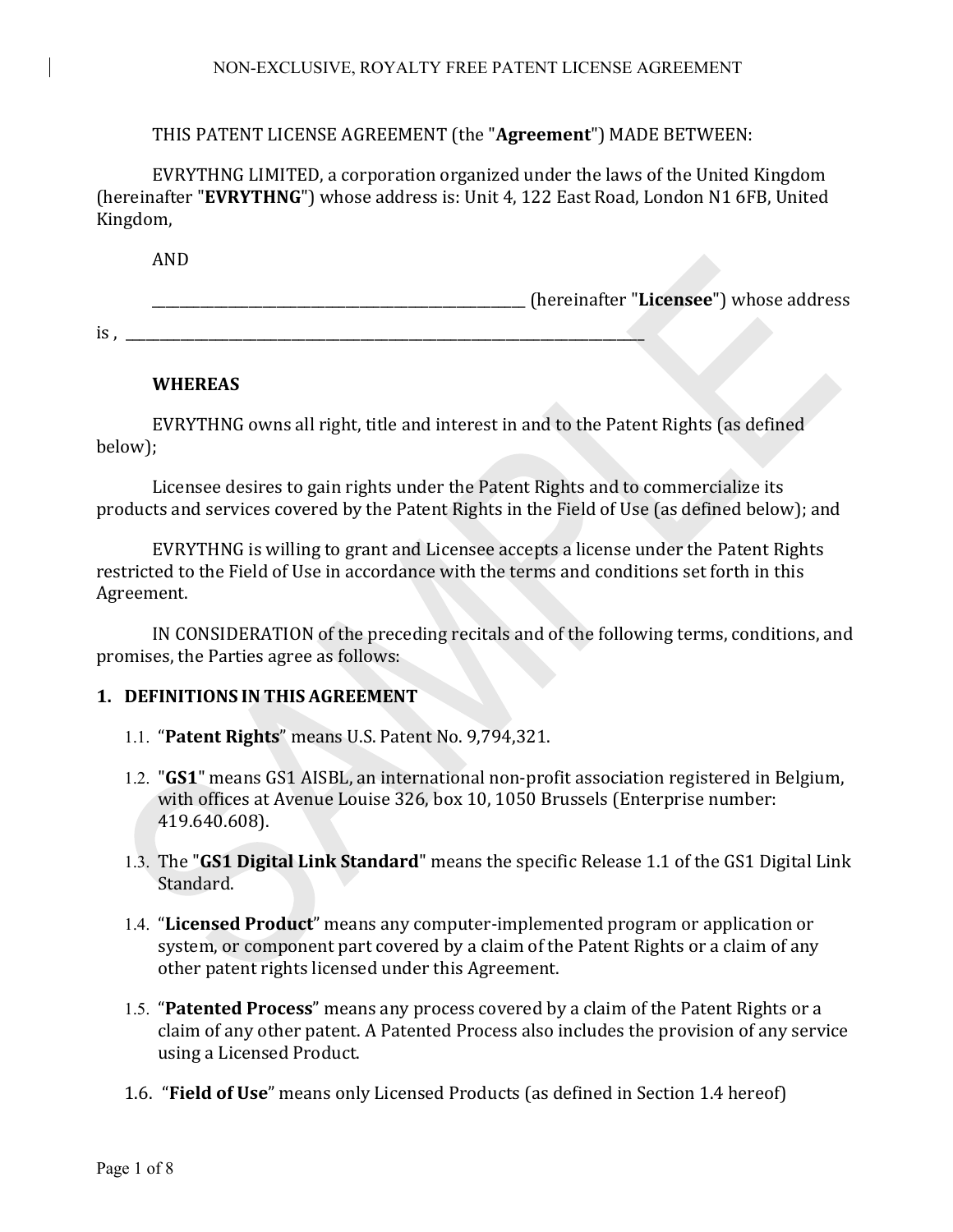implementing the normative portions of the GS1 Digital Link Standard (as defined in Section 1.3 hereof).

1.7. "**Affiliate**" is a corporation of which more than 20% of the voting shares are owned by a Party, or which owns more than 20% of the voting shares of a Party, or of which more than 50% of the voting shares are owned by another Affiliate or if it owns more than 50% of another Affiliate.

#### **2. GRANT OF LICENSE**

- 2.1. Grant: EVRYTHNG grants Licensee a world-wide, non-exclusive, royalty-free license under the Patent Rights, for Licensee to make, have made, use, sell, offer for sale, and import Licensed Products for use within the Field of Use.
- 2.2. This Agreement is specific to the Field of Use and does not grant any rights to Patent Rights or any other patent rights except as specifically granted. A license to permit any other use of Patent Rights or any other patent rights owned or controlled by EVRYTHNG, whether solely or in combination with others, must be negotiated separately. Licensee is not licensed to have Licensed Products made or sold by or to have Patented Processes practiced by agents of Licensee except as expressly set forth herein. The license granted in this Agreement is limited to the Field of Use, and the Parties agree that practice outside the Field of Use or supply of product for use outside the Field of Use or implementation of processes outside the Field of Use may be unlicensed and may constitute a breach of the Agreement.
- 2.3. Sub-licensing: Licensee may grant sub-license rights only as follows:
	- 2.3.1. If a sub-license is required for use of the Licensed Product acquired by an enduser from Licensee, then Licensee may grant the end-user a sub-license restricted to use of Licensed Product only, provided that the Licensee notifies the sub licensee of the existence of this license and the terms and conditions, including the restricted Field of Use, under which the sublicense is granted. Licensee is only authorized to grant sub-license rights to the Patented Process for use by such end-users of a Licensed Product. An acceptable form of such notice is: "This product is licensed for use only for implementing the GS1 Digital Link standard, Release 1.1. It is not licensed for use with other implementations including, without limitation, any other version of the GS1 Digital Link standard, and any implementations and any use outside of the licensed Field of Use may constitute infringement of patent rights owned by EVRYTHNG."
	- 2.3.2. Such notice may be included in written documentation accompanying tangible hardware or software products or embodied in viewable documentation accompanying electronically distributed products or processes. Such a sublicense to an end-user shall continue for the life of the Licensed Product or the life of the Patent Rights or any other patent rights which are licensed hereunder, whichever is shorter. The end-user sub-license will continue despite early termination of this Agreement. An end-user shall only have the right to use Patent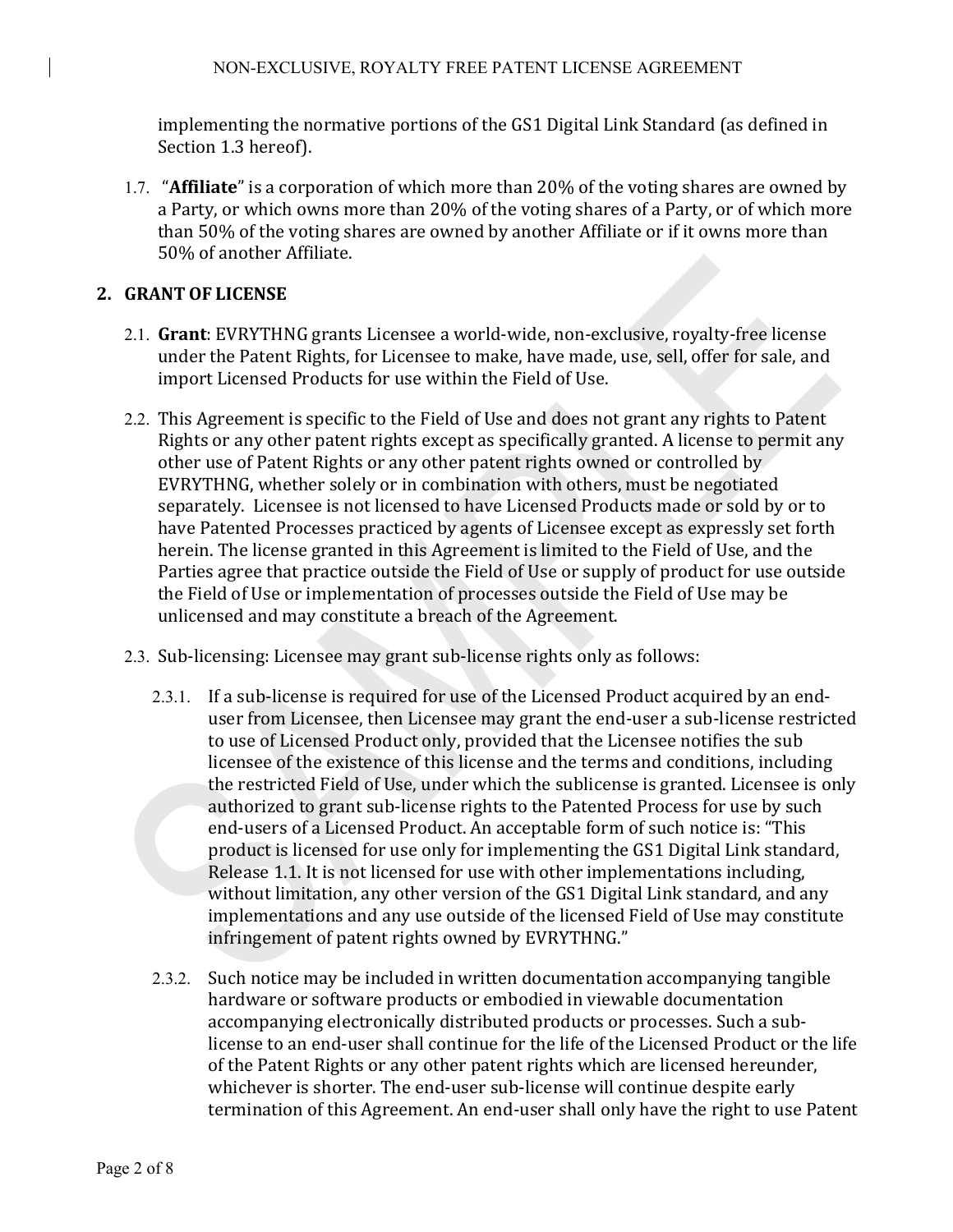Rights to the extent it is using a Licensed Product under this Agreement.

- 2.3.3. Licensee may grant a sub-license to an Affiliate of Licensee provided that Licensee promptly gives written details to EVRYTHNG of the name and address of the Affiliate granted a sub-license. A sub-license granted to an Affiliate will terminate on termination of this Agreement or whenever the sub-licensee ceases to be an Affiliate.
- 2.4. **Reciprocal Grant by Licensee**: Licensee grants EVRYTHNG a world- wide, nonexclusive, royalty-free license under all patent claims owned or acquired by Licensee, that are essential to implement products within the Field of Use, to make, have made, use, sell, offer for sale and import Licensed Products and to practice Patented Processes in the Field of Use, subject to the following and to the terms and conditions outlined in this Agreement:
	- 2.4.1. This Agreement does not grant any rights to any patent rights except as specifically granted. A license to permit any other use of any patent rights other than as explicitly granted in this Agreement must be negotiated separately. EVRYTHNG is not licensed to have licensed Products made or sold by or to have Patented Processes practiced by agents of EVRYTHNG. The license granted in this Agreement is limited to the Field of Use, and the Parties agree that practice outside the Field of Use may be unlicensed and may be a breach of the Agreement.
- 2.5. **Sub-licensing**: EVRYTHNG may grant sub-license rights only as follows:
	- 2.5.1. If a sub-license is required for use of the Licensed Product or Patented Process acquired by an end-user from EVRYTHNG, then EVRYTHNG may grant the end user a sub-license restricted to the use of Licensed Product or Patented Process only. Such a sub-license to an end-user shall continue for the life of the Licensed Product or Patented Process or the life of the Patent Rights or any other patent rights which are licensed hereunder, whichever is shorter. The end-user sublicense will continue despite early termination of this Agreement. An end-user shall not have the right to further sub-license any Patent Rights under this Agreement to any other third party.
	- 2.5.2. EVRYTHNG may grant a sub-license to an Affiliate of EVRYTHNG provided that EVRYTHNG promptly gives written details to Licensee of the name and address of the Affiliate granted a sub-license. A sub-license granted to an Affiliate will terminate on termination of this Agreement or whenever the sub-licensee ceases to be an Affiliate.
- 2.6. **Effect of Termination on Sublicense**. Upon termination of this Agreement, any and all existing Sublicenses will terminate.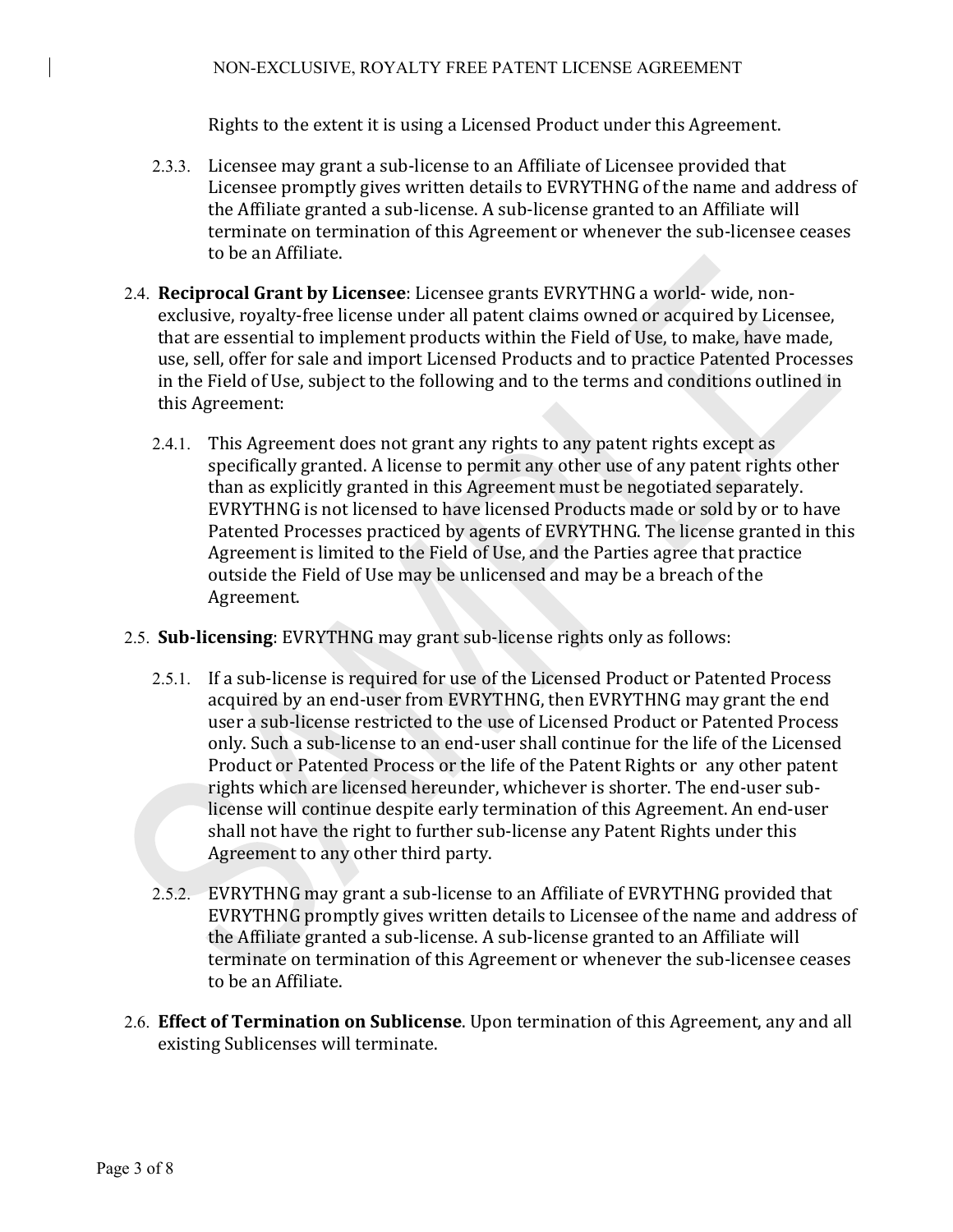## **3. CONSIDERATION**

3.1. License Fees, Royalties and Taxes: This license is being granted on a royalty-free basis. The only consideration to EVRYTHNG for the license granted herein are the rights granted to EVRYTHNG under Section 2 hereof, and Licensee and Sub-licensees promise to be bound by the terms of this Agreement.

#### **4. TECHNICAL ASSISTANCE**

4.1. EVRYTHNG will not provide technical assistance to Licensee or sub-licensees relating to the use of Patent Rights.

## **5. PUBLICITY**

#### 5.1. **Announcements**:

- 5.1.1. Licensee may publicly announce that it is a GS1 member and it is a licensee of the Patents for the Field of Use.
- 5.1.2. EVRYTHNG may publicly announce that it has licensed use of the Patents to GS1 members, including Licensee, for the Field of Use.
- 5.1.3. Except as set forth in Sections 6.1.1 and 6.1.1, neither party shall make any public announcement regarding this Agreement or the terms thereof without the prior approval of the other party.
- 5.2. **Use of EVRYTHNG's Name**: Except as required under the Marking requirements above, Licensee may not use  $EVRYTHNG's$  name, any abbreviations, words, or images that apparently refer to EVRYTHNG, or any trade name, trademark, or service mark owned by EVRYTHNG without the prior written consent of EVRYTHNG. EVRYTHNG will undertake in its reasonable discretion, if requested in writing by Licensee, to approve in advance any proposed use of its name. In the event Licensee inadvertently uses EVRYTHNG's name or other marks without prior approval from EVRYTHNG, Licensee shall promptly notify EVRYTHNG and shall use its best efforts to withdraw from circulation any written material containing such an unapproved use.

#### **6. REPRESENTATIONS AND WARRANTIES**

- 6.1. **Representation of Ownership**: EVRYTHNG represents that it owns all rights to the Patent Rights that are necessary for granting a license pursuant to this Agreement.
- 6.2. **Non-Warranty of Validity or Infringement**: EVRYTHNG does not warrant the validity of the Patent Rights and makes no representation as to their scope. EVRYTHNG disclaims any warranty of non-infringement of the rights of others under any present or future patent. Licensee does not warrant the validity of the patent rights licensed by it pursuant to this Agreement and makes no representation as to their scope. Licensee disclaims any warranty of non-infringement of the rights of others under any present or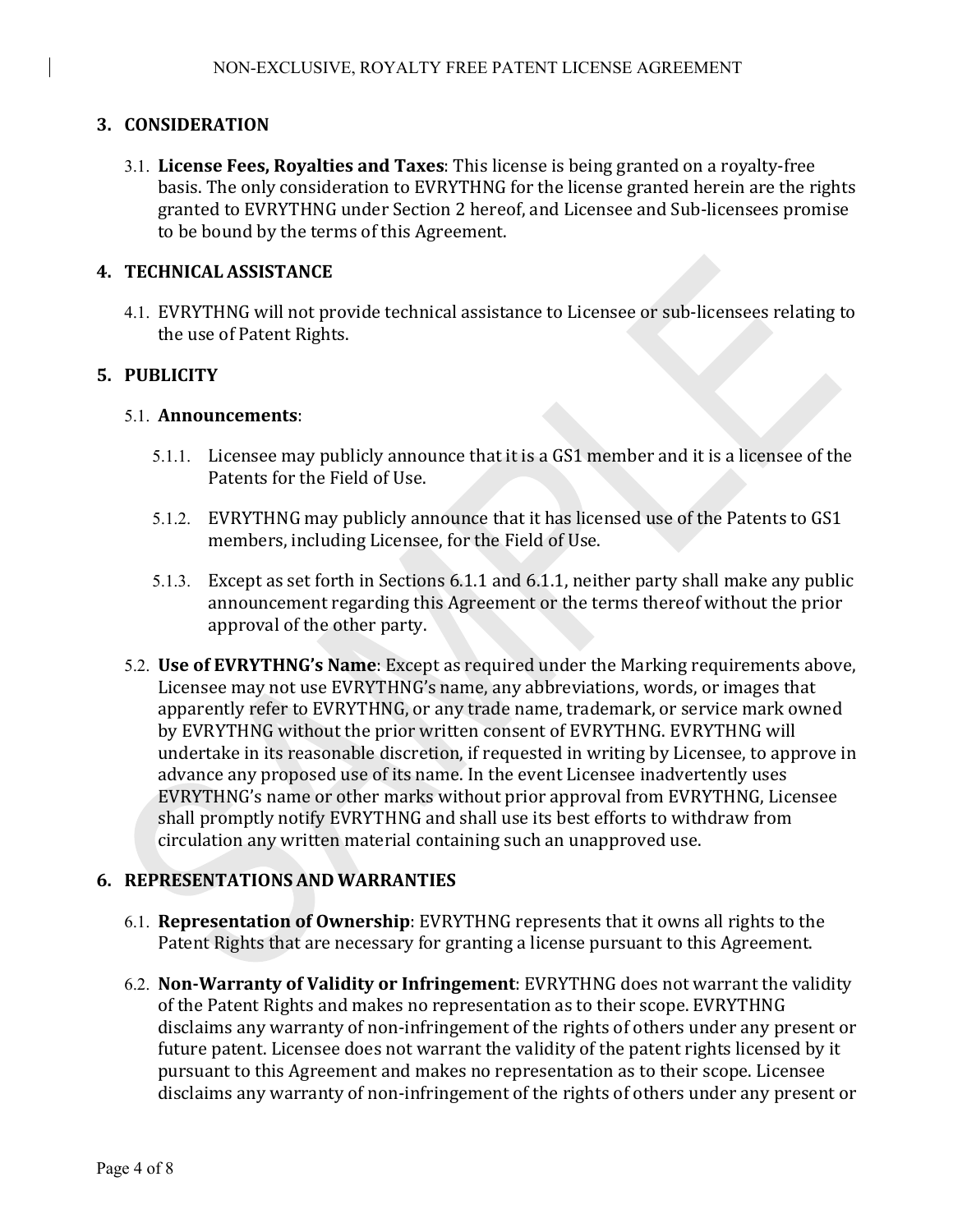future patent.

6.3. EVRYTHNG disclaims all warranties, express or implied, including any warranties of merchantability and fitness for a particular purpose, arising out of this AGREEMENT and the rights provided hereunder.

# **7. INFRINGEMENT**

7.1. **Decision to Assert**: EVRYTHNG reserves the right in its sole and arbitrary discretion to decide what actions to take in the event that either Licensee or EVRYTHNG identifies an infringement of the Patent Rights licensed under this Agreement. EVRYTHNG will be under no obligation to assert the Patent Rights against any alleged infringer. Licensee agrees that it shall not initiate any action against alleged infringers and shall not be entitled to recover damages for infringement from infringers.

## **8. LIMITATION OF LIABILITY**

- 8.1. **No Liability**: EVRYTHNG shall not be responsible for any losses due to Licensee actions and accepts no liability for indirect or consequential damages whatsoever. For greater certainty, EVRYTHNG accepts no liability for direct, indirect or consequential damages whatsoever even if EVRYTHNG has been advised of the possibility of such damages, including, but not limited to, business interruption, lost business revenue, lost profits, failure to realize expected savings, economic loss, loss of data, loss of business opportunity or any claim against licensee by any other party.
- 8.2. **Reciprocal limitation of Liability**: EVRYTHNG agrees that Licensee shall not be responsible for any losses resulting from EVRYTHNG exercising the rights granted under Section 2.3, and Licensee shall have no liability for indirect or consequential damages due to exercising such rights.
- 8.3. EVRYTHNG EXPRESSLY DISCLAIMS ANY AND ALL WARRANTIES, WHETHER EXPRESS OR IMPLIED, PERTAINING TO THE MERCHANTABILITY OR FITNESS FOR A PARTICULAR PURPOSE OF THE PATENT RIGHTS, THE LICENSED PRODUCTS, OR ANYTHING ELSE LICENSED, DISCLOSED, OR OTHERWISE PROVIDED TO LICENSEE UNDER THIS AGREEMENT. EVRYTHNG'S TOTAL LIABILITY UNDER THIS AGREEMENT IS LIMITED TO THE COSTS AND FEES PAID TO EVRYTHNG UNDER THIS AGREEMENT.

## **9. Indemnification**

EACH PARTY WILL NOTIFY THE OTHER OF ANY CLAIM, LAWSUIT OR OTHER PROCEEDING RELATED TO THE PATENT RIGHTS. LICENSEE AGREES THAT IT WILL DEFEND, INDEMNIFY AND HOLD HARMLESS EVRYTHNG, ITS MEMBERS, EMPLOYEES, OFFICERS, TRUSTEES, ATTORNEYS, AND AGENTS AND EACH OF THEM (THE "INDEMNIFIED PARTIES"), FROM AND AGAINST ANY AND ALL CLAIMS, CAUSES OF ACTION, LAWSUITS OR OTHER PROCEEDINGS (THE "CLAIMS") FILED OR OTHERWISE INSTITUTED AGAINST ANY OF THE INDEMNIFIED PARTIES RELATED DIRECTLY OR INDIRECTLY TO OR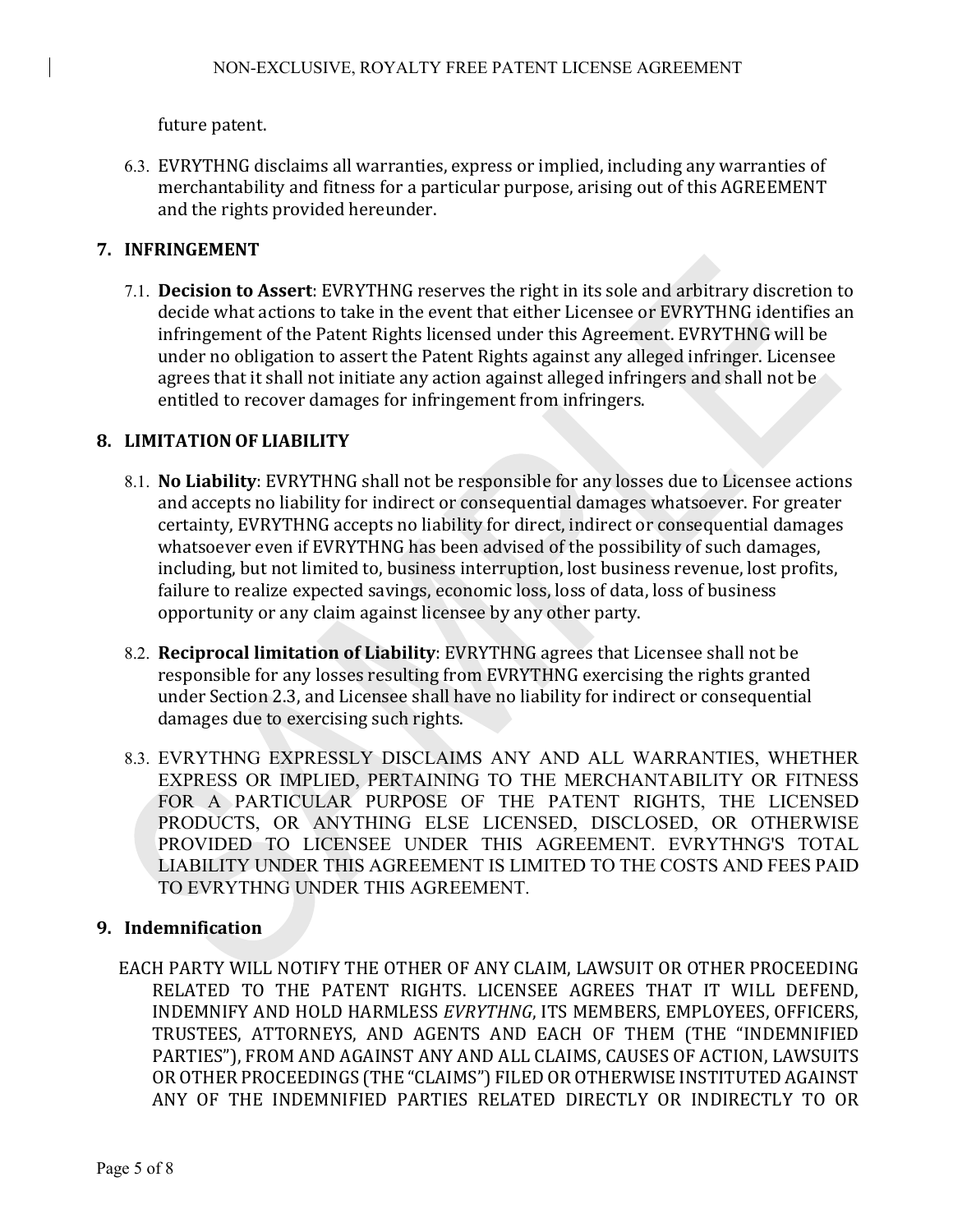ARISING OUT OF THE DESIGN, PROCESS, MANUFACTURE OR USE BY LICENSEE, ITS SUBLICENSEEES OR ANY OF THEIR CUSTOMERS OF THE LICENSED PRODUCTS AND ANY EMBODIMENT OF THE PATENT RIGHTS: LICENSEE WILL ALSO ASSUME RESPONSIBILITY FOR ALL COSTS AND EXPENSES RELATED TO SUCH CLAIMS FOR WHICH IT IS OBLIGATED TO INDEMNIFY THE INDEMNIFIED PARTIES PURSUANT TO THIS PARAGRAPH 10, INCLUDING, BUT NOT LIMITED TO, THE PAYMENT OF ALL REASONABLE ATTORNEYS' FEES AND COSTS OF LITIGATION OR OTHER DEFENSE.

# **10.DURATION AND TERMINATION**

- 10.1. **Effective Date and Duration**: This Agreement shall become effective upon receipt by EVRYTHNG of a signed copy of this Agreement. The rights and obligations of this Agreement shall remain in effect until expiration of the last patent licensed under this Agreement, or termination by notice in accordance with the provisions of this Agreement.
- 10.2. **Termination by EVRYTHNG**: This Agreement, at the option of EVRYTHNG, may be terminated forthwith by EVRYTHNG if Licensee defaults or breaches any provision of this Agreement.
- 10.3. **Reparations for Default or Breach:** If, upon receipt of EVRYTHNG's notice of termination of this Agreement, Licensee cures the default or breach within thirty (30) days after notice is given, this Agreement shall continue in full force and effect.

# **11.GENERAL TERMS AND CONDITIONS**

- 11.1. **Prior Agreement**: This Agreement supersedes all prior communications, negotiations and agreements, written or oral, concerning the same subject matter.
- 11.2. **No Endorsement**. By entering into this Agreement, EVRYTHNG neither directly nor indirectly endorses any product or service provided, or to be provided, by Licensee whether directly or indirectly related to this Agreement. Licensee will not state or imply that this Agreement is an endorsement by EVRYTHNG or its employees.
- 11.3. **Proprietary Rights**. Licensee will not, by performance under this Agreement, obtain any ownership interest in Patent Rights or any other proprietary rights or information of EVRYTHNG, its officers, inventors, employees, or agents.
- 11.4. **No Other Rights Implied**. This Agreement confers no license or rights by implication, estoppel, or otherwise under any patent applications or patents of EVRYTHNG other than the Patent Rights defined in Paragraph 1.1, regardless of whether such patents are dominant or subordinate to the Patent Rights.
- 11.5. EVRYTHNG shall have no obligation to maintain or enforce any of the Patent Rights, and shall have the sole discretion to start, continue or abandon the maintenance of the Patent Rights.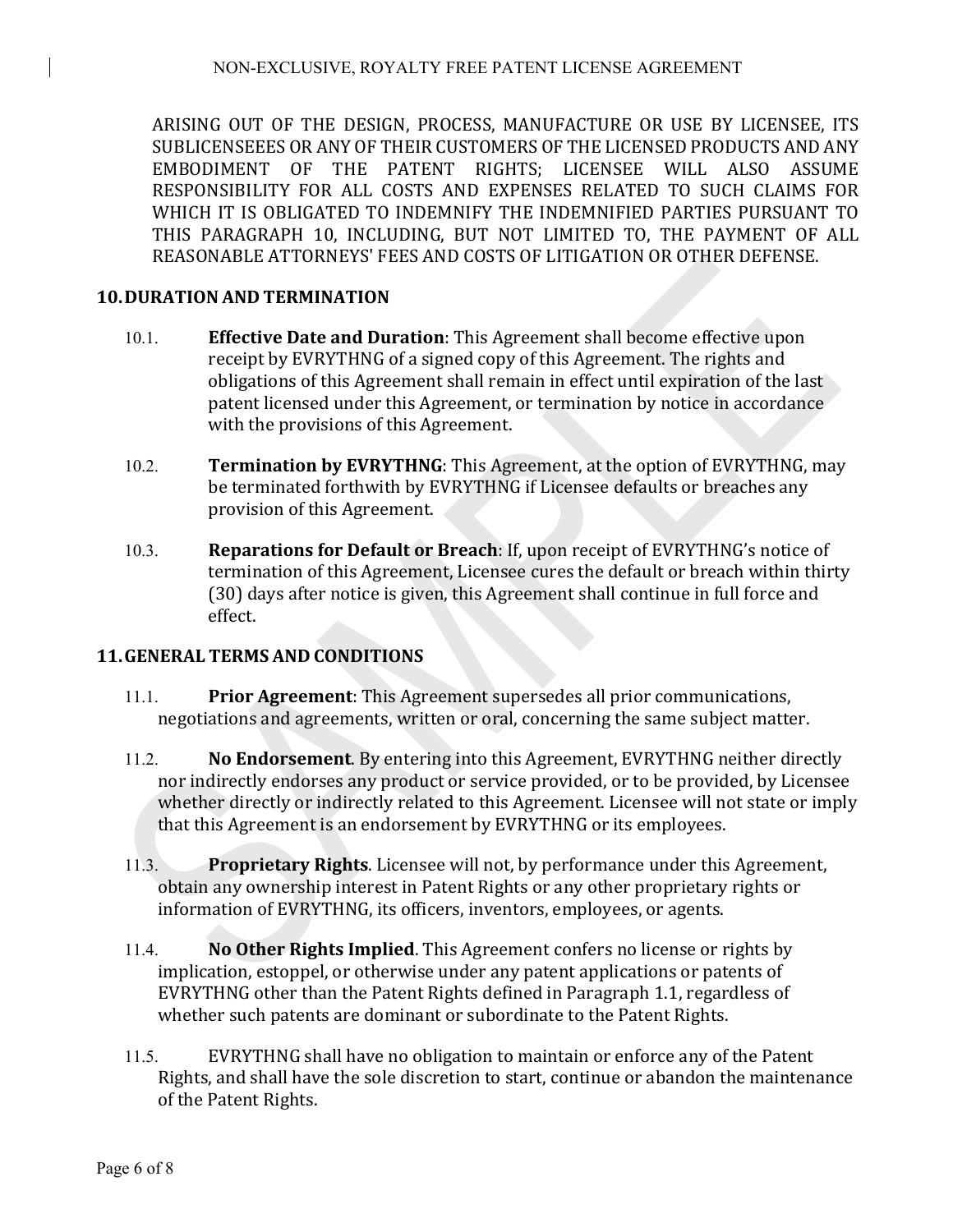- 11.6. **EXPORT and IMPORT CONTROLS and OTHER LAWS or REGULATIONS.** Nothing herein shall be construed to require EVRYTHNG or LICENSEE to take any action contrary to any export or import control regulation or other applicable laws or regulations of any country having competent jurisdiction.
- 11.7. **Independent Contractors, Disclaimer Of Agency**. The parties hereby acknowledge and agree that each is an independent contractor and that neither party will be considered to be the agent, representative, master or servant of the other party for any purpose whatsoever, and that neither party has any authority to enter into a contract, to assume any obligation, or to give warranties or representations on behalf of the other party. Nothing in this relationship will be construed to create a relationship of joint venture, partnership, fiduciary or other similar relationship between the parties.
- 11.8. **Waiver:** A failure by any of the Parties to assert rights arising from any breach or default of this Agreement shall not be regarded as a waiver of rights. No waiver or toleration implies any continuing or future waiver of rights.
- 11.9. **Assignment**: This Agreement and everything herein contained shall inure to the benefit of and be binding upon the successors and permitted assignees of the Parties hereto, but shall not be assigned, sub-licensed, transferred, conveyed, or encumbered by Licensee or EVRYTHNG except to the extent otherwise herein expressly provided. EVRYTHNG may assign this Agreement, without the prior consent of Licensee, to any successor to the business of EVRYTHNG or to an acquirer of all or substantially all of the assets of EVRYTHNG.
- 11.10. **Addresses:** Any notice contemplated by this Agreement, unless a different address is subsequently notified by one party to the other in writing, must be sent to the address stated at the beginning of this Agreement where the Parties are identified, either;
	- 11.10.1. By registered mail and then it is deemed to be an effective notice five days after it is sent, or
	- 11.10.2. By courier or facsimile, and then it is an effective notice only when acknowledged by an official receipt or a return facsimile transmission.
- 11.11. **Reformation**. The parties hereby agree that neither party intends to violate any public policy, statutory or common law, rule, regulation, treaty or decision of any government agency or executive body thereof of any country or community or association of countries, and that if any word, sentence, paragraph or clause or combination thereof of this Agreement is found, by a court or executive body with judicial powers having jurisdiction over this Agreement or any of the parties hereto, in a final, unappealable order, to be in violation of any such provision in any country or community or association of countries, such words, sentences, paragraphs or clauses or combination will be inoperative in such country or community or association of countries, and the remainder of this Agreement will remain binding upon the parties hereto.